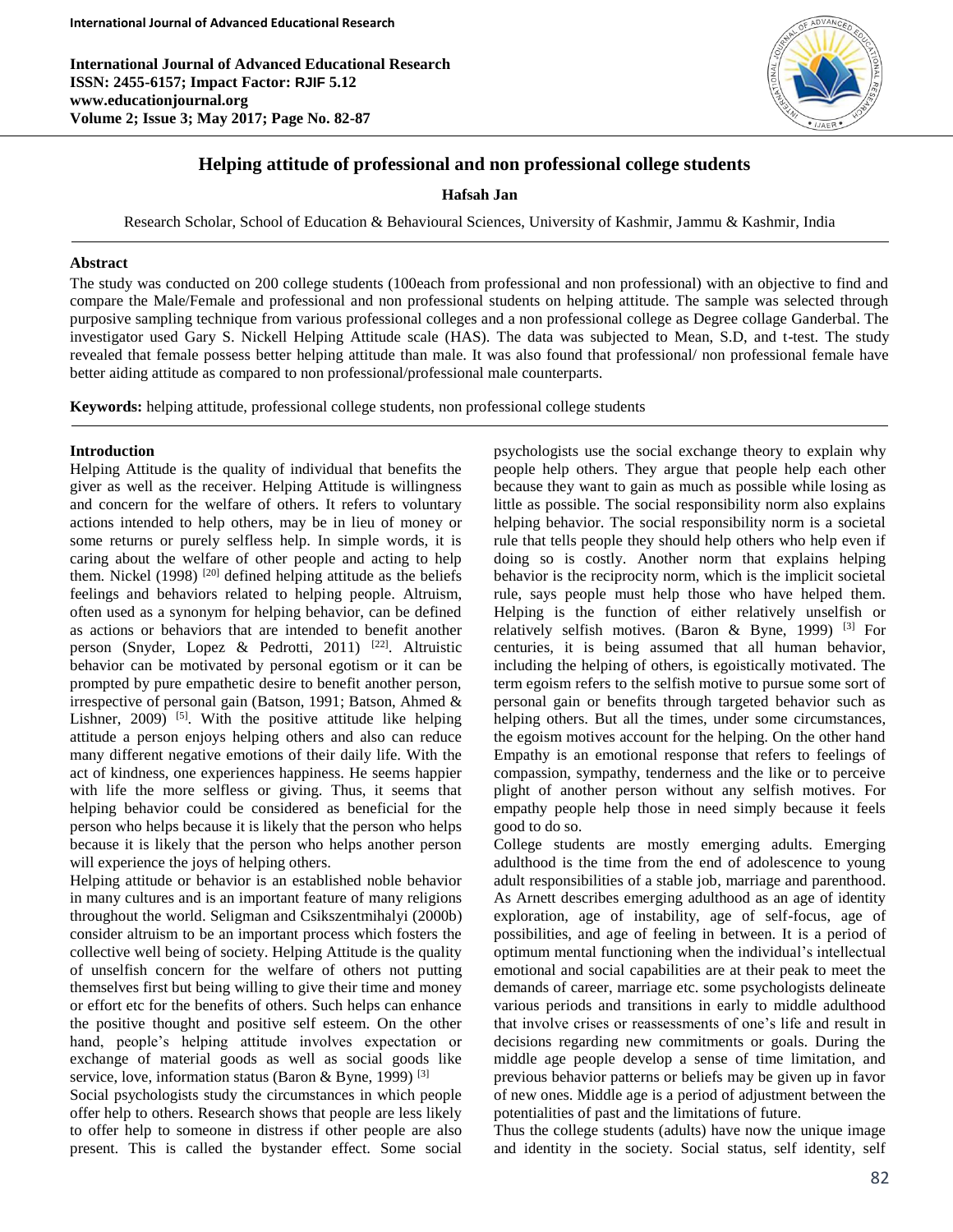#### **International Journal of Advanced Educational Research**

image factors becomes more important in their every activity. They have developed their attitude towards every activity too. Since the humans are inherently sociable capable of empathy that one will help another in problematic situations. When people interact with each other in social relations, they are always pro-social, usually helpful, and often altruistic. Thus, it is a fact that people usually are willing to help those in need. But as the human life becomes mechanical, the study of positive aspect of human life such as helping attitude has great rational in the present context. This study will deal with the positive aspect i.e. helping attitude so that we can realize its importance and necessity.

### **Need and Importance**

Human life consists of both negative and positive aspects and traits. Positive aspects include positive attitude, love, happiness, courage, joy etc. these positive traits determine our role in our lives. Because, it helps us to cope more easily with daily life and makes it easier to avoid worry and negative thinking. With a positive attitude one can see the bright side of life, become optimistic and expect the best to happen.

Positive emotions, strengths and virtues provide us guide for building a good life. But thing is that the picture of early research work on psychology is reflected a very poor picture. Because, it has been seen that the study of positive emotions, strengths, and virtues are avoided in comparison to the stress, frustration, depression etc. So the study of psychology has lost its balance. But positive and negative aspects are two sides of the same coin in the human life.

Research conducted over the last few years has shown that the positive emotions and attitudes like optimism, helping attitude love, hope have enormous impact on well-being but the study of positive attitude and emotions have a very short past. Because most of the time the study of negative aspects like schizophrenia, frustration, stress, truancy, alcoholism etc have been getting more importance. To the best of the researcher's knowledge, though studies have been conducted on the helping attitude or altruism of students, such a study has not yet been conducted in Kashmir, thus providing scope for studying the thought process of the Kashmiri students. The purpose of the current study is to see if there is any difference in helping attitude of Kashmir students who either study professional/technical or non professional/non technical courses. Broadly, the present study intends to answer the following questions

- Is there any difference in the helping attitude of male female college students?
- Is there any difference in helping attitude of students studying professional and non professional courses?

### **Objectives**

The following objectives are framed for the present investigation

- 1. To find and compare the helping attitude of professional and non professional college students.
- 2. To find and compare the helping attitude of professional male and professional female students.
- 3. To find and compare the helping attitude of non professional male and non professional female students.
- 4. To find and compare the helping attitude of professional male students and non professional male students.
- 5. To find and compare the helping attitude of professional

female students and non professional female students.

- 6. To find and compare the helping attitude of professional male students and nonprofessional female students.
- 7. To find and compare the helping attitude of professional female students and nonprofessional male students.
- 8. To find and compare the helping attitude of male and female collage students.

### **Hypothesis**

- 1. Professional and non professional students differ significantly with respect to helping attitude.
- 2. Professional Male and female students differ significantly with respect to helping attitude.
- 3. Non professional male and female students differ significantly with respect to helping attitude.
- 4. Professional male students and non professional male students differ significantly with respect to helping attitude.
- 5. Professional female students and non professional female students differ significantly with respect to helping attitude.
- 6. Professional male students and non professional female students differ significantly with respect to helping attitude.
- 7. Professional female students and non professional male students differ significantly with respect to helping attitude.
- 8. Male and female college students differ significantly in general with respect to helping attitude.

## **Methods and Procedures**

#### **Sample**

The sample for present study consisted on the 200 college students of District Ganderbal selected through purposive sampling technique.

### **The Tool used**

Helping Attitude scale (HAS) developed by Gary S. Nickell, Minnesota State University Moorhead

### **Scoring**

The scale has both positive and negative statements. Items at serial no.1,5,8,11,18,19 are negative, others are positive(14).the positive statements are scored as  $1,2,3,4,5$  & for negative statements it is reversed as 5,4,3,2,1. Next add up all the scores to obtain the total HAS score. The range of score on this scale extended from 20 to 100 with 60 as neutral score. The reliability coefficient of the original scale was 0.85 that was calculated by test re-test method.

### **Data collection**

In order to achieve the objectives of present study, the investigator visited the various college students of Ganderbal District and collected the data. After establishment of proper rapport, the investigator then handed over the Helping Attitude Scales was administered to 100 (50male+50female) professional and 100 (50male+50female) nonprofessional college students to access their Helping Attitude scores. They were requested to read the instructions carefully. After the completion of task investigator collected the response sheets from the responders.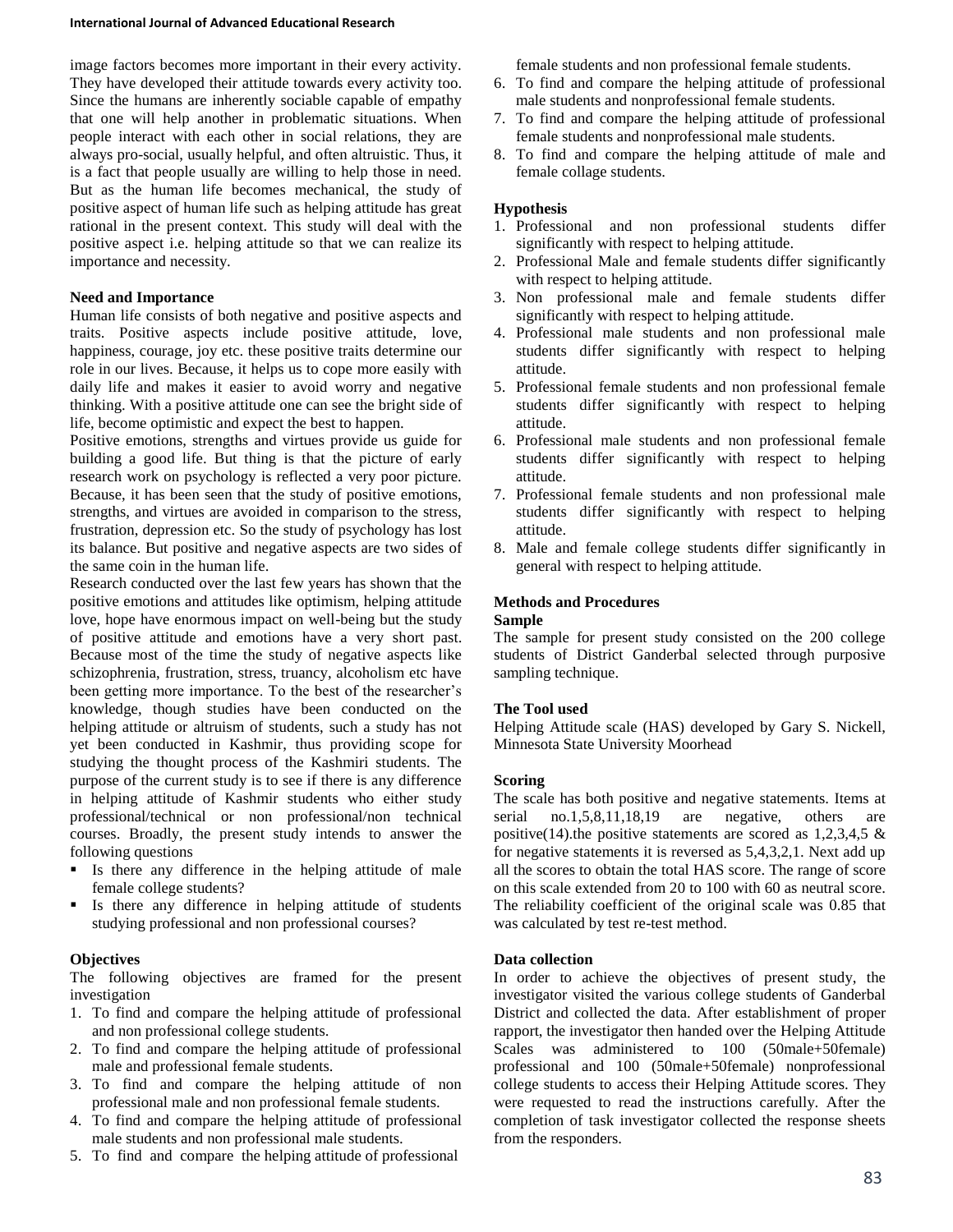#### **Statistical techniques**

The data collected was subjected to the following statistical treatment

- Mean
- S.D
- t-test

#### **Analysis and Interpretation**

Table 1: Comparison of the helping attitude of professional and non professional college students

| Group                        |     | <b>Mean</b> | S.D             | t-value | <b>Remarks</b> |
|------------------------------|-----|-------------|-----------------|---------|----------------|
| Professional students        | 100 | 75.08       | $\overline{10}$ |         |                |
| Non professional<br>students | 100 | 75.4        | 6.87            | 0.32    | Insignificant  |

The Table1 shows the significance of difference between the mean scores of Professional and Non professional students on Helping Attitude Scale. The Table reveals that Professional and Non professional students do not differ significantly on Helping Attitude Scale. Professional is seen to have obtained a mean score of 75.08 where as Non professional students scored a mean score of 75.4 on this scale. The obtained t-value came out to be 0.32 which could not differentiate the two groups of students. Therefore it is revealed that both the groups believe that assisting others is great joys in life, volunteer woke is great pleasure. They are also reported to donated time, money etc to help needy.

In the light of above empirical evidences, the hypothesis number first which reads, "Professional and non professional students differ significantly with respect to helping attitude." Is being rejected

On the bases of above results, the first objective which reads, "To find and compare the helping attitude of professional and non professional college students." has been realized.

**Table 2:** Comparison of the helping attitude of professional male and professional female students

| Group                                        |                 |           |      | N   Mean   S.D   t-value   Remarks |
|----------------------------------------------|-----------------|-----------|------|------------------------------------|
| Professional Male students 50   72.96   6.50 |                 |           |      |                                    |
| <b>Professional Female</b>                   |                 | 77.2 7.05 | 3.14 | Significant                        |
| students                                     | 50 <sup>1</sup> |           |      |                                    |

A quick glance at table 2 shows the significant difference between the mean scores of Professional Male and Professional Female students on Helping Attitude scale. Professional Females have obtained a mean value of 77.2 in comparison to their Professional Male counterparts who have secured a mean score of 72.96. The obtained t-value came out to be 3.14 which are significant at both 0.05 and 0.01 levels of confidence. The mean difference favors professional Female group of students. The results reveal that Professional Females have better assisting or helping hand than Professional Male ones. They fell that helping others is good deed and they have pleasure from it. Besides they feel at peace with themselves when they help poor and needy people.

In the light of above empirical evidences, the hypothesis number 2 which reads, "Professional and non professional students differ significantly with respect to helping attitude." Is being rejected

On the bases of above results, the second objective which

reads, "To find and compare the helping attitude of professional and non professional college students." has been realized.

**Table 3:** Comparison of the helping attitude of Non professional male and non professional female students

| Group                               |    | Mean | S.D  | t-value | <b>Remarks</b> |
|-------------------------------------|----|------|------|---------|----------------|
| Non professional<br>Male students   | 50 | 73.4 | 6.05 | 3.05    | Significant    |
| Non professional<br>Female students | 50 | 77.4 | 7.04 |         |                |

A perusal of table 3 reveals that there is significant mean difference between the Non professional male students and non professional female students on the helping attitude scale. The obtained t-value came out to be 3.05 which are significant at both the levels of significance. The mean difference favors non professional female students (M=77.4) which indicates that non professional female students were found better helpers than the non professional male students.

In the light of above empirical evidences, the hypothesis number 3 which reads, "Professional Male and female students differ significantly with respect to helping attitude." Stand accepted

On the bases of above results, the third objective which reads, "To find and compare the helping attitude of professional male and professional female college students." has been realized.

**Table 4:** Comparison of the helping attitude of professional male and non professional male students

| Group                             |    | Mean  | S.D  | t-value | <b>Remarks</b> |
|-----------------------------------|----|-------|------|---------|----------------|
| Professional<br>Male students     | 50 | 72.96 | 6.50 | 0.35    | Insignificant  |
| Non professional<br>Male students | 50 | 73.4  | 6.05 |         |                |

The results reported in Table 4 shows that there is significant difference between the mean scores of professional male (72.96) and non professional male (73.4) students on Helping Attitude Scale. The calculated t-value came out to be 0.35 which failed to arrive at any level of significance. The Table reveals that both professional male and non professional male students exhibit better helping attitude. From these observations, it can be inferred that professional male as well as non professional male students feel that assisting others in need has positive impact them. Both the groups of students are of opinion that helping friends, family, aiding persons in medical emergency makes them to feel at peace with themselves. Keeping individual factors like intelligence, capacity, and source of pocket money etc in view, they genuinely feel that they should help others. They believe that there are ample opportunities and ways in their life for assisting, aiding, helping needy & poor people.

In the light of above empirical evidences, the hypothesis number 4 which reads, "Professional male students and non professional male students differ significantly with respect to helping attitude." Is being rejected

On the bases of above results, the fourth objective which reads, "To find and compare the helping attitude of professional male and non professional male college students." has been realized.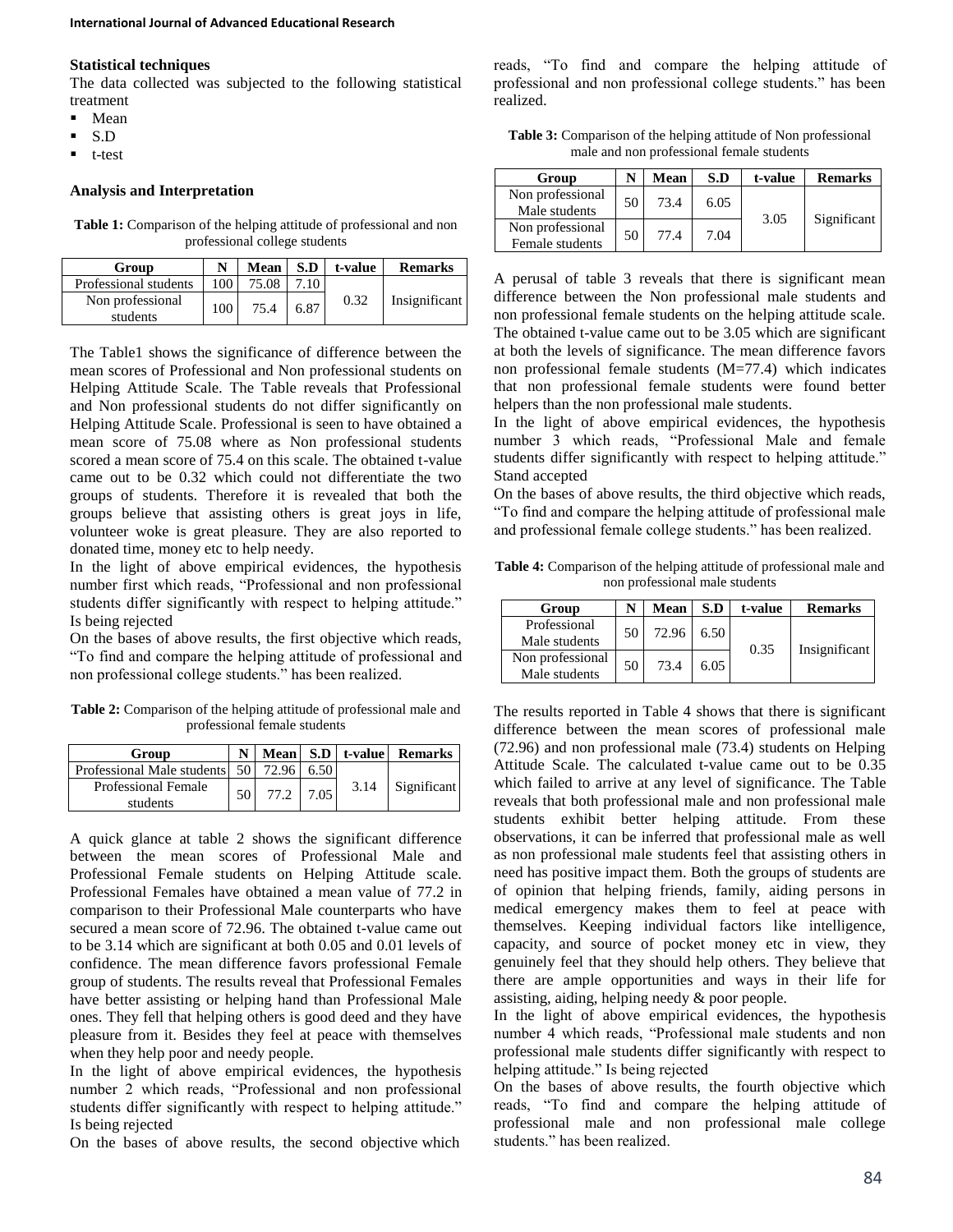**Table 5:** Comparison of the helping attitude of professional female and non professional female students

| Group                               | N  | Mean | S.D  | t-value | <b>Remarks</b> |
|-------------------------------------|----|------|------|---------|----------------|
| Professional<br>Female students     | 50 | 77.2 | 7.05 | 0.18    | Insignificant  |
| Non professional<br>Female students | 50 | 77.4 | 7.04 |         |                |

The Table 5 shows the significance of difference between the mean scores of professional female students and non professional female students on helping Attitude Scale. The Mean score in case of professional female students is reported to be 77.2 as compared to non professional female students 77.4. The obtained t-value came out to be 0.18 which is less than table value at both levels of significance. These results reveal that both the groups are equally helpful. From these observations, it can be inferred that both professional female as well as non professional female students feel that their parents are pleased with their attitude and parents are cooperative, helpful and inspiring people for volunteering to help others. Both the groups of students derive pleasure from this. From these observations, it can be inferred that professional female as well as non professional female students feel that assisting others in need has positive impact on their emotions. Both the groups of students are of opinion that helping friends, family, aiding persons in medical emergency makes them to feel at peace with themselves. Keeping individual factors like intelligence, capacity, and source of pocket money etc in view, they genuinely feel that they should help the needy ones. They believe that there are ample opportunities and ways in their life for assisting, aiding, helping needy & poor people.

In the light of above empirical evidences, the hypothesis number 5 which reads, "Professional female and non professional female students differ significantly with respect to helping attitude." Is being rejected

On the bases of above results, the fifth objective which reads, "To find and compare the helping attitude of professional female and non professional female college students." has been realized.

**Table 6:** Comparison of the helping attitude of professional male and non professional female students

| Group                                 |    | N Mean | S.D  | t-<br>value | <b>Remarks</b> |
|---------------------------------------|----|--------|------|-------------|----------------|
| Professional Male students 50   72.96 |    |        | 6.50 |             |                |
| Non professional Female<br>students   | 50 | 77.4   | 7.04 | 4.02        | Significant    |

A perusal of above table reveals that there is significant mean difference between the professional male students and non professional female students on helping attitude scale. The obtained t-value came out to b 4.02 which is significant at both the levels of significance. The mean difference favors non professional female students (M=77.4) which indicates that non professional female students were found helping people than the professional male students.

In the light of above empirical evidences, the hypothesis number 6 which reads, "Professional male and non professional female students differ significantly with respect to helping attitude." Stand accepted

On the bases of above results, the sixth objective which reads, "To find and compare the helping attitude of professional male and non professional female college students." has been realized.

**Table 7:** Comparison of the helping attitude of non professional male and professional female students

| Group                             |    | Mean | S.D  | t-value | <b>Remarks</b> |
|-----------------------------------|----|------|------|---------|----------------|
| Non professional<br>Male students | 50 | 73.4 | 6.05 | 2.90    |                |
| Professional<br>Female students   | 50 | 77.2 | 7.05 |         | Significant    |

The Table 7 shows the significance of difference between the mean scores of non professional male and professional female students on helping attitude Scale. The Table reveals that non professional male and professional female students differ significantly on helping attitude Scale. Non professional Male students are seen to have obtained a mean score of 73.4 where as professional female students scored a mean score of 77.2 on this scale. The obtained t-value came out to be 2.90 which are significant at both the levels of significance. Therefore it is revealed that professional female students have much positive helping attitude than the non professional male students. They are also reported to be contended with the helping attitude of their family and friends.

In the light of above empirical evidences, the hypothesis number 7 which reads, "Non Professional male and professional female students differ significantly with respect to helping attitude." Stand accepted

On the bases of above results, the seventh objective which reads, "To find and compare the helping attitude of non professional male and professional female college students." has been realized.

**Table 8:** Comparison of the helping attitude of male and female college students

| Group                                       |  |  | N   Mean   S.D   t-value   Remarks |
|---------------------------------------------|--|--|------------------------------------|
| Male college students   100   73.18   6.28  |  |  | 4.38 Significant                   |
| Female college students   100   77.3   7.05 |  |  |                                    |

The Table 8 shows the significance of difference between the mean scores of Male and Female college students on the helping attitude Scale. The Table reveals that male and female students differ significantly on the helping attitude Scale. Male students are seen to have obtained a mean score of 73.18 where as Female students scored a mean score of 77.3 The obtained t-value came out to be 4.38 which is significant at both the levels of significance. Therefore it is disclosed that Female students have much positive helping attitude than the Male students. They are also reported to be contended with the helping attitude of their family and friends. Female students are of opinion that helping friends, family, aiding persons in medical emergency makes them to feel at peace with themselves. Keeping individual factors like intelligence, capacity, and source of pocket money etc in view, they genuinely feel that they should help the needy ones. They believe that there are ample opportunities and ways in their life for assisting, aiding, helping needy & poor people.

In the light of above empirical evidences, the hypothesis number 8 which reads, "Male and Female college students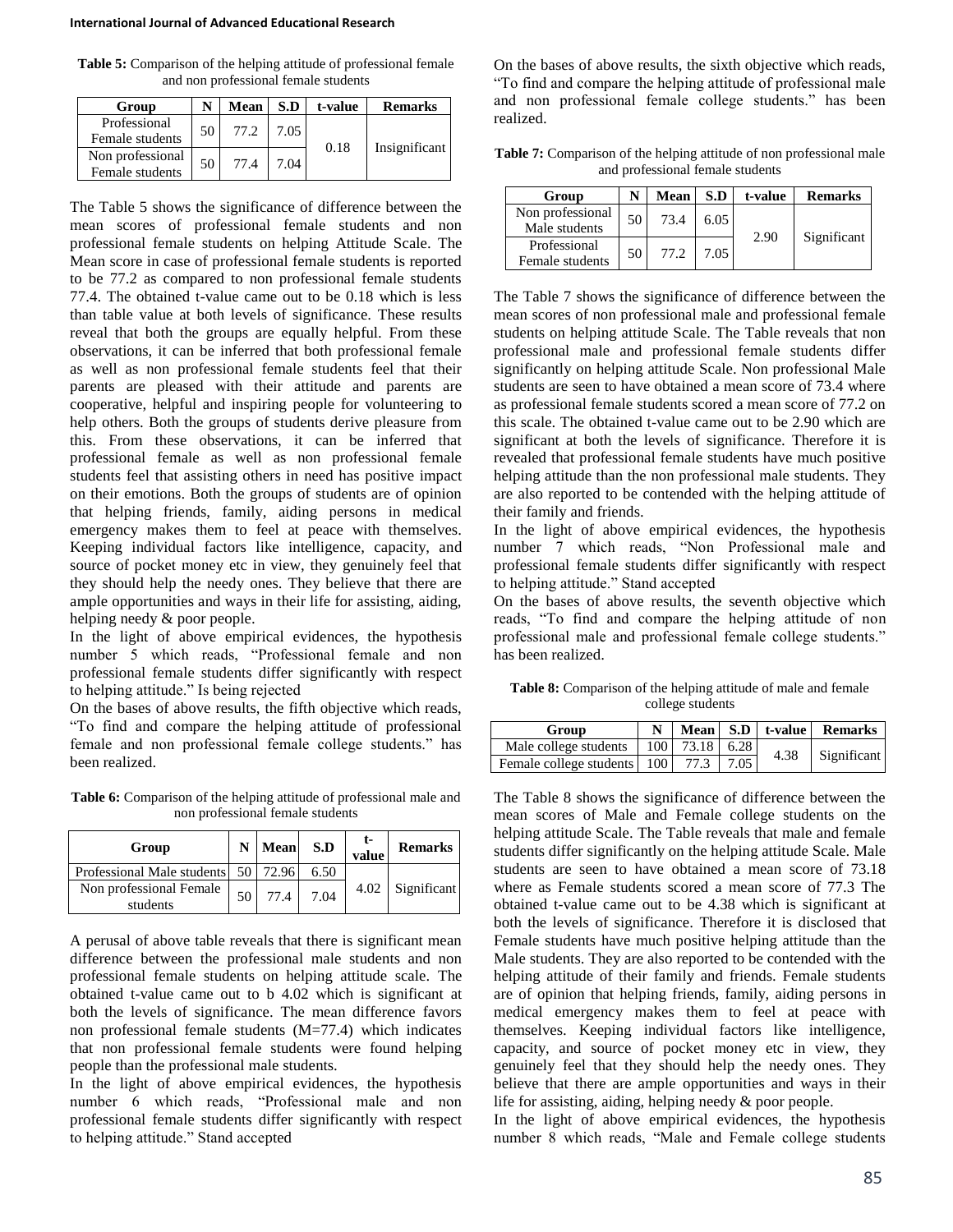differ significantly in general with respect to helping attitude." Stand accepted

On the bases of above results, the eighth objective which reads, "To find and compare the helping attitude of Male and Female college students." has been realized.

### **Discussion**

The present study is concerned to undertake an evaluation of professional/non professional and male/female college students on Helping Attitude. No in-depth study has been conducted in India to access the variables under investigation. So, this study would help the parents, guardians, teachers, and students themselves to get knowledge and to teach children the importance of helping others. The findings of the study and the other suggestions and recommendations would also help all professional and non professional colleges to develop helping attitude in students. The discussion of results based on the analysis and interpretation of the data is presented as under While comparing the professional and non professional college students on Helping Attitude Scale, it has been observed that both the groups show better helping attitude. It is revealed that both the groups believe that assisting others is one of the great joys in life, volunteer woke is great pleasure. They are also reported to donated time, money etc to help needy. This finding is in agreement with the findings of Bar-Tal (1984) <sup>[4]</sup> reveled that older the adolescents, the more altruistic the motives expressed and the more relativistic ally oriented they were, Dan Batson (1991, 2011) reveled that empathy tends to induce genuinely altruistic motives in human.

The results reveal that Professional Females have better assisting or helping hand than Professional Male ones. They fell that helping others is good deed and they have pleasure from it. Besides they feel at peace with themselves when they help poor and needy people. This finding is in accord with the findings of George (1998) concluded that women give higher quality of help and feel more empathy and sympathy in response to their friends problems. In contrast, men rate their friend's problems as more controllable/ blameworthy and have more anger.

It has been revealed that there was significant difference between the Non professional male students and non professional female students on the helping attitude scale. The non professional female students were found better helpers than the non professional male students. This is in congeniality with the findings of Fiala  $(1999)$ <sup>[10]</sup> concluded that women were more likely to help people in gender inconsistent situations, despite feeling the most sympathy for people needing help in masculine situations.

From the observations, it has been inferred that professional male as well as non professional male students feel that assisting others in need has positive impact them as well as others. Both the groups of students were of opinion that helping friends, family, aiding persons in medical emergency makes them to feel at peace with themselves. Keeping individual factors like intelligence, capacity and source of pocket money etc in view, they genuinely feel that they should help others. They believe that there are ample opportunities and ways in their life for assisting, aiding, helping needy & poor people. This is in amenity with the findings of Strayer (1989)  $[24]$  researched that children's motivation to help is a function of their level of empathic response to others.

No significant difference was found between the professional female students and non professional female students on the helping Attitude Scale. The results disclosed that both the groups were equally helpful. From the observations, it has been inferred that both professional female as well as non professional female students feel that their parents are pleased with their attitude and parents are cooperative, helpful and inspiring people for volunteering to help others. Both the groups of students derive pleasure from this. The professional female as well as non professional female students feel that assisting others in need has positive impact on their emotions. Both the groups of students are of opinion that helping friends, family, aiding persons in medical emergency makes them to feel at peace with themselves. Keeping individual factors like intelligence, capacity, and source of pocket money etc in view, they genuinely feel that they should help the needy ones. They believe that there are ample opportunities and ways in their life for assisting, aiding, helping needy & poor people. This is in harmony with the findings of Warneken (2015)  $^{[26]}$  unveiled that young children's helping is based upon social-cognitive capacities and pro-social motivation.

It has been also unveiled that there was significant difference between the professional male students and non professional female students on the helping attitude scale. The non professional female students were found more helping persons than the professional male students. This is in harmony with the findings of Khan (2011) [15] reveled that women do more to assist elderly and provide much more emotional support to others than do men.

It also has been disclosed that non professional male and professional female students differ significantly on the helping attitude Scale. Hence professional female students have much positive helping attitude than the non professional male students. They are also reported to be contended with the helping attitude of their family and friends. This is in accord with the findings of Drach-Zahavy (2006)<sup>[8]</sup> summed up that highly professionals provide higher levels of supporting, helping behaviors as means to maintain professionalism.

There was significant difference found between the Male and Female college students on the helping attitude Scale. The observations communicate that male and female students differ significantly on the helping attitude Scale. It has been discovered that Female students have much positive helping attitude than the Male students. They are also reported to be contended with the helping attitude of their family and friends. Female students are of opinion that helping friends, family, aiding persons in medical emergency makes them to feel at peace with themselves. Keeping individual factors like intelligence, capacity, and source of pocket money etc in view, they genuinely feel that they should help the needy ones. They believe that there are ample opportunities and ways in their life for assisting, aiding, helping needy & poor people. This is in concurrence with the findings of Hammond  $(2015)$ <sup>[14]</sup> explored that individual differences in children's helping are associated with temperament and with parent's effects to support and encourage young children's helpfulness.

### **Conclusion**

From the above mentioned findings it can be concluded that the positive emotions and traits are alike regardless the career chosen after  $12<sup>th</sup>$  class. From the study, it was evident that there was significant difference in the helping attitude between